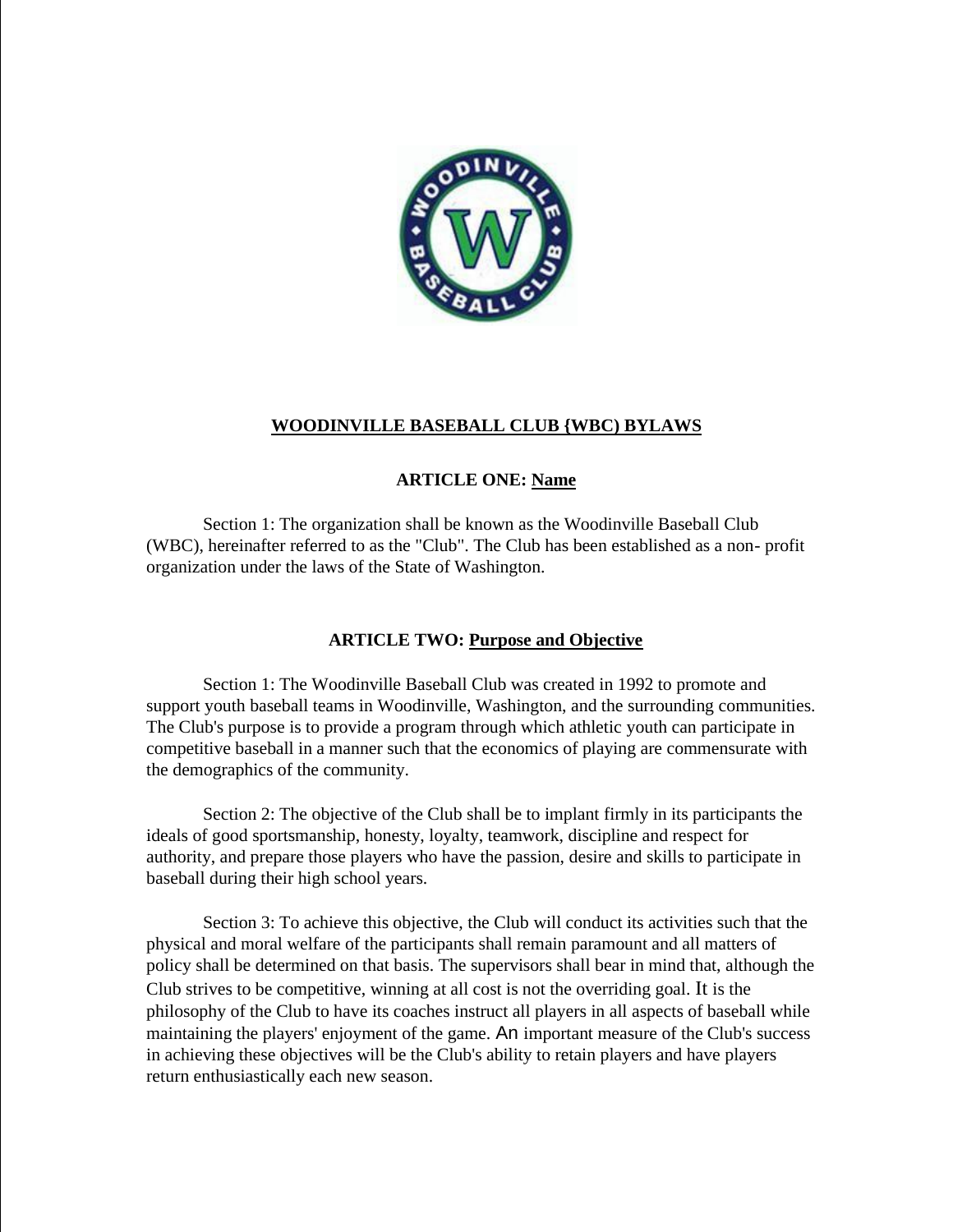## **ARTICLE THREE: Management**

Section l: The business and property of the Club shall be managed by a Board of ten (10) Directors, hereinafter referred to as the "Board".

Section 2: The Directors shall be elected by a majority vote of the membership of the Club at the annual meeting of the membership which shall be at the beginning of the corporate year. Directors are not required to be members of the Club and may have such qualifications as the Board may prescribe.

Section 3: The term of office of the Directors of the Club shall be for one year.

Section 4: The Board shall hold monthly meetings and such special meetings for the competent management of the affairs of the Club as deemed necessary.

Section 5: Each member of the Board shall possess one vote in matters coming before the Board. All voting at meetings of the Board shall either be by each member in person or by proxy. Five members of the Board shall constitute a quorum. If a quorum is not present at a meeting and decisions are made by Board members in attendance, the Board can elect to obtain approval after the meeting within one week.

Section 6: Any Directors may be removed from office by a three-fourths vote of the membership at any regular or special meeting of the membership of the Club. Notice of the proposed removal of a Director must be given to such Director prior to the date of the meeting at which such removal is to be voted upon. Such notice to the Director must state the cause for the proposed removal.

Section 7: Unexcused absence from three consecutive meetings of the Board may be cause for the removal of a Director.

Section 8: Any vacancy occurring on the Board by reason of death, resignation, or removal of a Director shall be filled by any active or associate member appointed by the President. Such appointment shall serve during the unexpired term of the Director whose position has become vacant.

Section 9: Within a reasonable time after their election, the members of the Board shall elect from their number the following offices: President, Vice-President, Secretary and Treasurer. All such offices shall be offices of the Club. No Director may hold more than one office.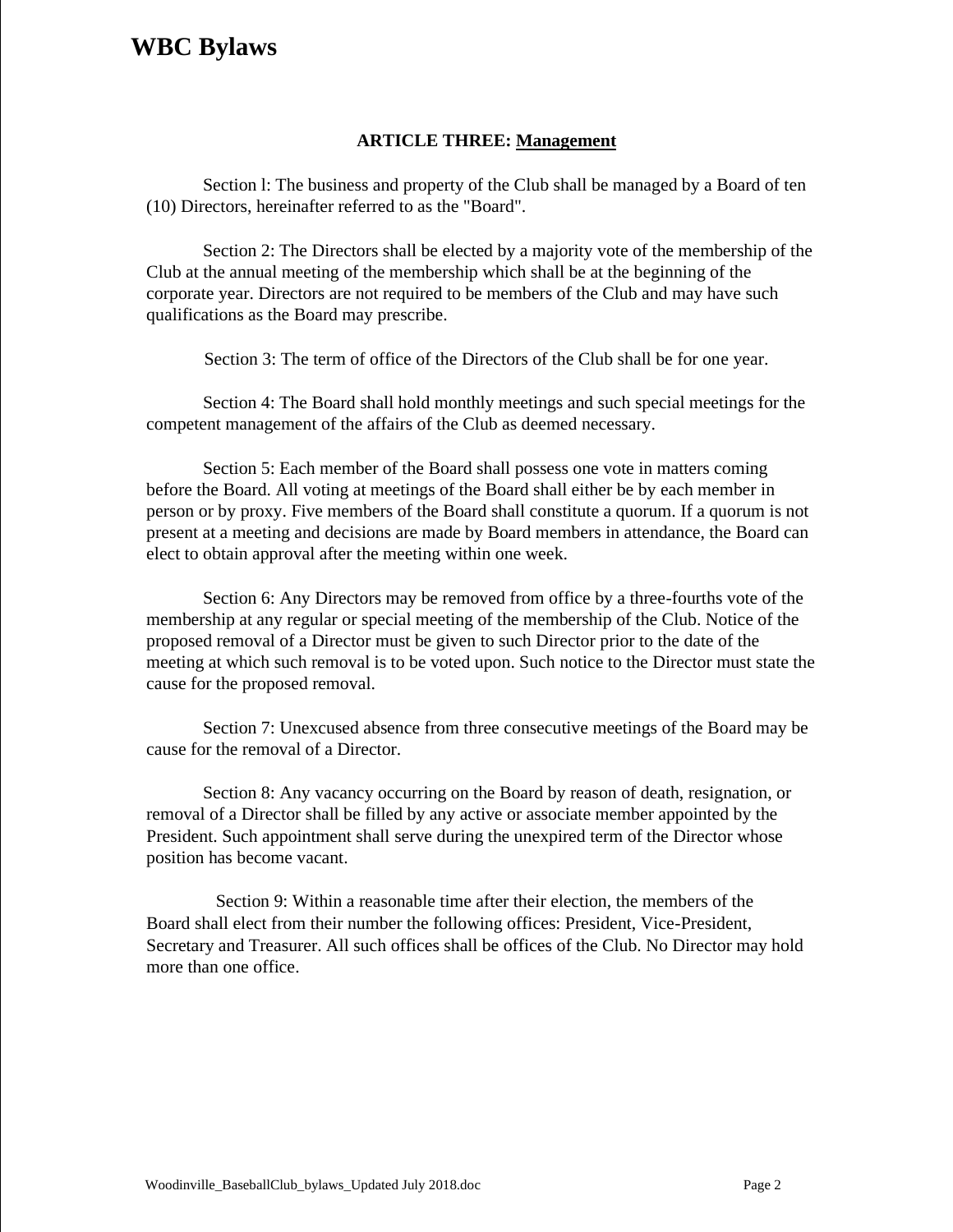## **ARTICLE FOUR: Duties and Responsibilities**

Section 1: All Board Members. All Board Members shall conduct themselves in a manner consistent with the Club's mission and values; speak with candor, and be open, honest and professional in their communications; promote the Club in all communications regarding the Club; attend and participate in Club events, attend monthly Board meetings; and share fiduciary responsibility for the assets, finances and investments of the Club.

Section 2: President. The President of the Board of Directors shall supervise all activities of the Club; execute all instruments in its behalf; preside at all meetings of the Board and of the membership of the Club; call such meetings of the membership as shall be deemed necessary, other than the annual meeting of the membership; address infractions of Club rules and by-laws, protests and grievances; establish any special committees as deemed necessary; collect and submit the Washington State Patrol Request for Criminal History checks, and perform such other duties usually inherent in such office. The President shall supervise all operations of the baseball team $\{s\}$  related to team governance and organization, including hiring and approval of coaches and general managers.

Section 3: Vice-President. The Vice-President of the Board of Directors shall act for the President in his absence; shall assist the President in his/her performance; and perform such other act as the President may direct.

Section **4:** Secretary. It shall be the duty of the Secretary of the Board of Directors to keep accurate records of the Board and of the Club and to perform such other activities as the President may direct. Such activities include, but may not be limited to: record minutes of all Board meetings; notify Board members of all regular and special meetings; keep a file on all grievances/protests; maintain a file of the organizational Club records including bylaws and meeting minutes; maintain player and coach rosters; maintain a calendar of important Club dates; and secure annual player insurance.

Section 5: Treasurer. The Treasurer shall receive and be accountable for all funds belonging to the Club; pay all obligations incurred by the Club when payment is authorized by the President; maintain bank accounts in depositories designated by the Treasurer; conduct annual audits and prepare tax returns; and render periodic financial reports.

Section 6: Web Master. The Web Master shall be responsible for preparing and maintaining the Club's web-page. This web-page shall include, but may not be limited to, the mission statement of the Club, contact information for the Club, information on the Board of Directors, information on teams, including game and player statistics, registration information, field directions and the Club calendar.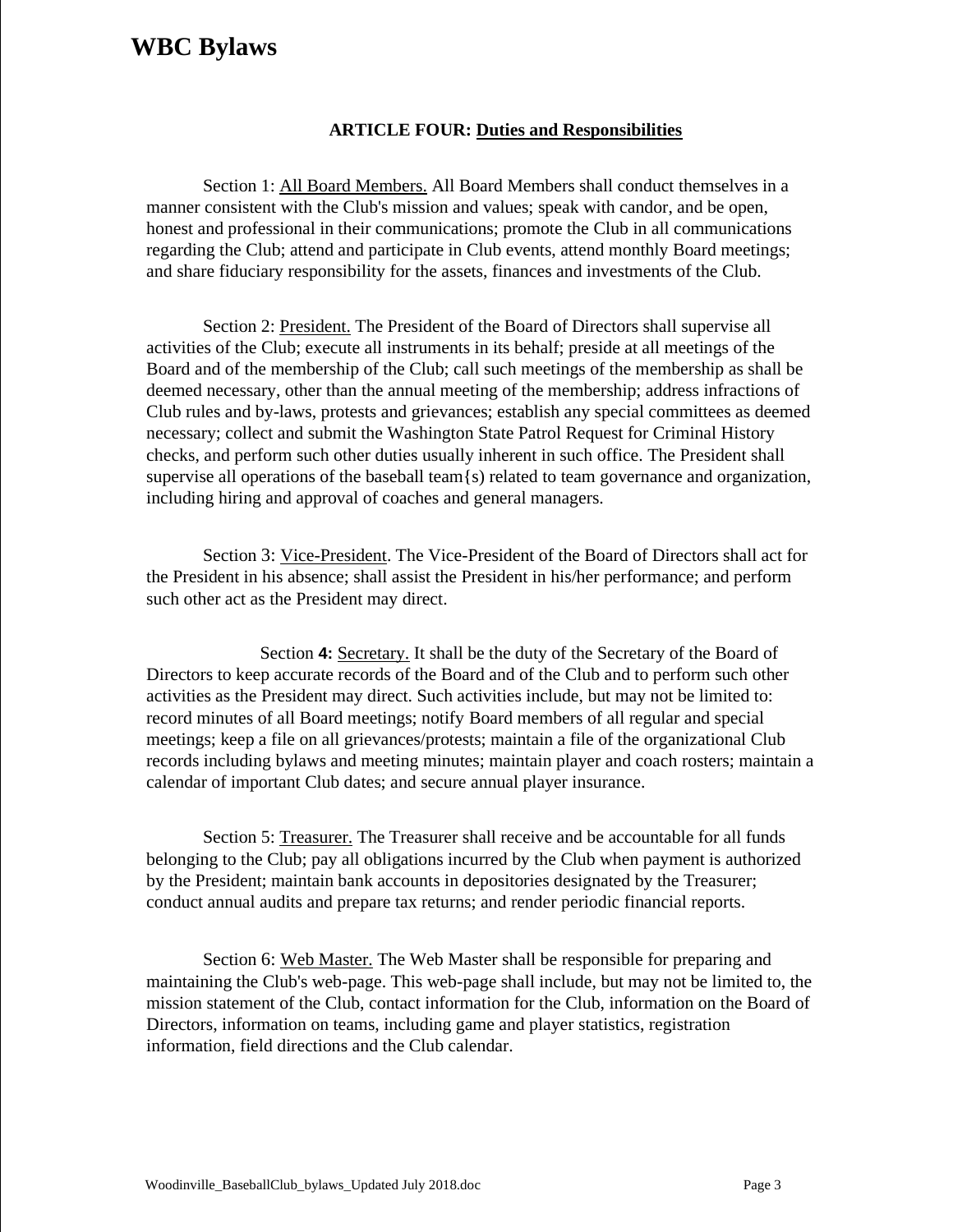Section 7: Event Planner. The Event Planner shall be responsible for planning and coordinating Club events, including, but not limited to, the annual Fund Raiser and Kick-Off Banquet.

Section 8: Equipment and Uniform Coordinator. The Equipment and Uniform Coordinator will be responsible for acquiring and distributing all equipment and uniforms, including official baseball rulebooks for coaches and First Aid kits. Equipment shall be issued to team coaches/managers only, and shall be collected from coaches/managers at the end of the season. He/she shall secure written approval from the Treasurer prior to any purchase, and will submit an estimate to the Board for required funds with a detailed list of equipment needed prior to each new season.

Section 9: Tryout Coordinator. The Tryout Coordinator will be responsible for coordinating the dates for the tryouts, securing the fields and scheduling the tryouts in collaboration with the coaches; preparing information sheets to be distributed during the tryouts; posting advertisements in local papers such as the Woodinville Weekly and Eastside Journal; and preparation and placement of announcement signs in the Woodinville area.

Section 10: Fields Coordinator. The Fields Coordinator shall be responsible for reserving all necessary fields for all scheduled practices and games; maintaining the comprehensive Club schedule for practices and games; and notifying team coaches and managers of the use and maintenance rules for all fields.

Section 11: Club Advisor. The Club Advisor provides counsel and guidance to the Club in any and all baseball-related matters. This position preferably shall be held by an active high school baseball coach. The Club Advisor is an at-large Board Member with voting rights but is not included in the quorum.

Section 12: Parent Representative. The Parent Representative will be responsible for:

- Soliciting input from their representative team family members on proposals before the Board
- Raising issues to be addressed at the Board level
- Communicating essential information back to families
- Assisting with General Manager and family follow up where needed to keep their team in good standing (e.g., uniform fittings, budget creation and communication, financial obligations, volunteer support)
- The Parent Representative will be appointed by the General Manager for each team (i.e., this is not an elected position).
- The General Manager and Parent Representative will not be the same person.
- Parent Representatives may hold a Board Position in addition to their representative role.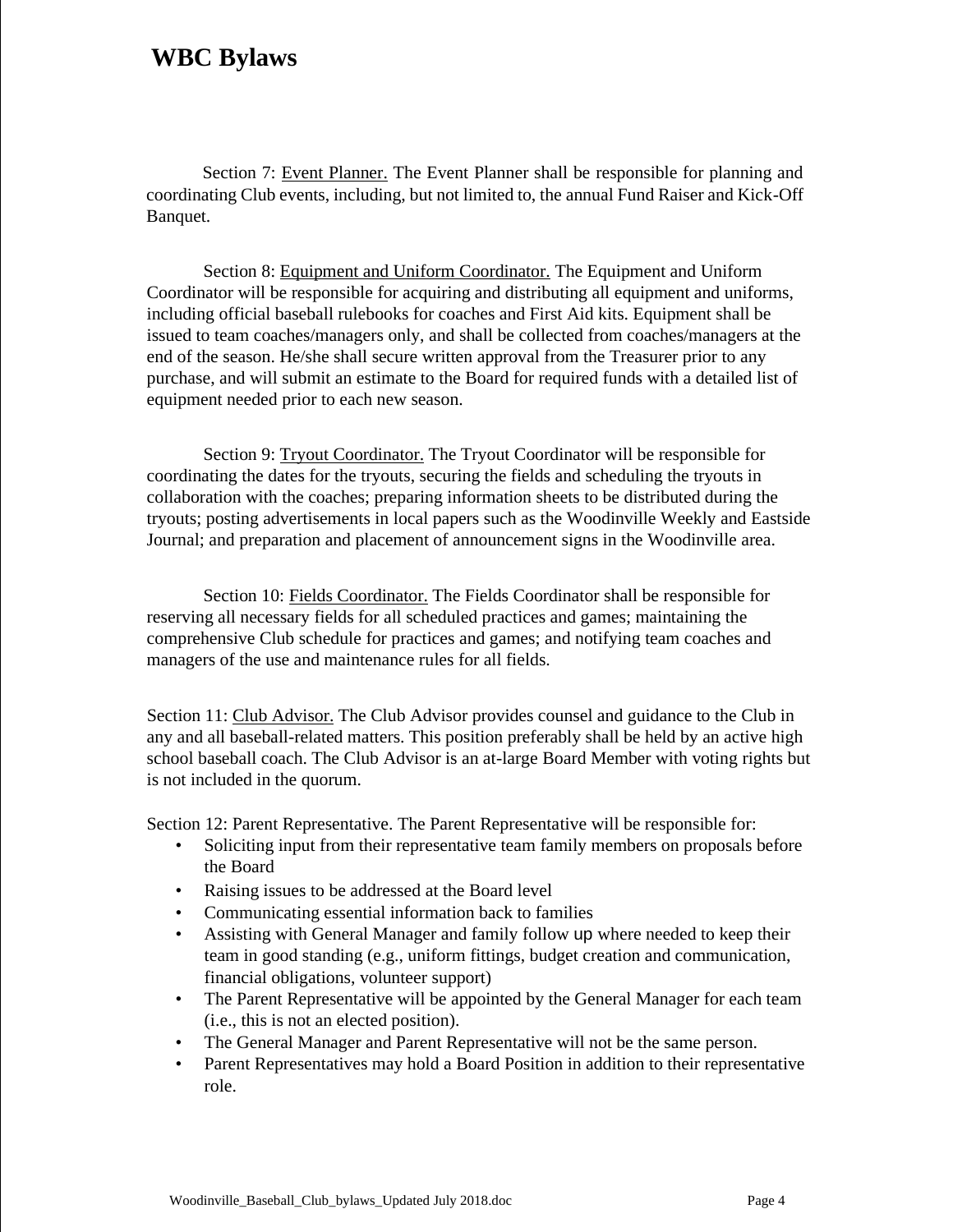## **ARTICLE FIVE: Membership**

Section 1: All members must be in good standing to enjoy the rights, privileges and responsibilities of the Club. A member not in good standing may not vote. Members are considered to be in good standing when they are current in their financial obligations to the Club and are in compliance with the Club's Bylaws, rules, policies and procedures.

Section 2: The Club shall not discriminate based upon age, gender, nationality, race or religion.

Section 3: The membership of the Club shall consist of the following:

- (1) Parents, guardians, wards and legal representatives of the baseball team members under the age of nineteen (19) years,
- (2) Baseball team members eighteen (18) years of age or younger, (3) Team managers and coaches appointed by the General Manager and approved by the Board of Directors,

(4) Parties interested in joining the Club other than listed under **(1**), (2) and (3). Candidates for membership under this category will be voted on by the Board of Directors at the annual meeting or at any other meeting called by the Directors. Such members shall have the same voting privileges.

Section 4: Each member is entitled to one vote for the election of directors or officers and for the approval/disapproval of such proposals placed before them at the yearly meeting or other meetings as scheduled by the Board of Directors.

Section 5: The annual meeting of the Club shall be held in September of each year. Special meetings of the membership of the Club may be called from time to time at the discretion of the Board of Directors.

Section 6: At the meeting of the membership of the Club, eleven members present in person shall constitute a quorum. Such members so present shall be entitled to one vote.

Section 7: Any member of the Club may be removed by a three-fourths vote of the membership present constituting a quorum at a regular or special meeting of the membership. Notice of such proposed removal must be given to the member sought to be removed prior to the meeting at which the question is to be voted upon.

### **ARTICLE SIX: Player Member Registration**

Section 1: Registration fees will be set annually by the Board. Use of the registration fees may include, but not be limited to, player accident insurance, uniforms and equipment, field fees, umpire fees, coaching fees, tournament fees and league fees. In addition, registration fees will be used to cover Club overhead.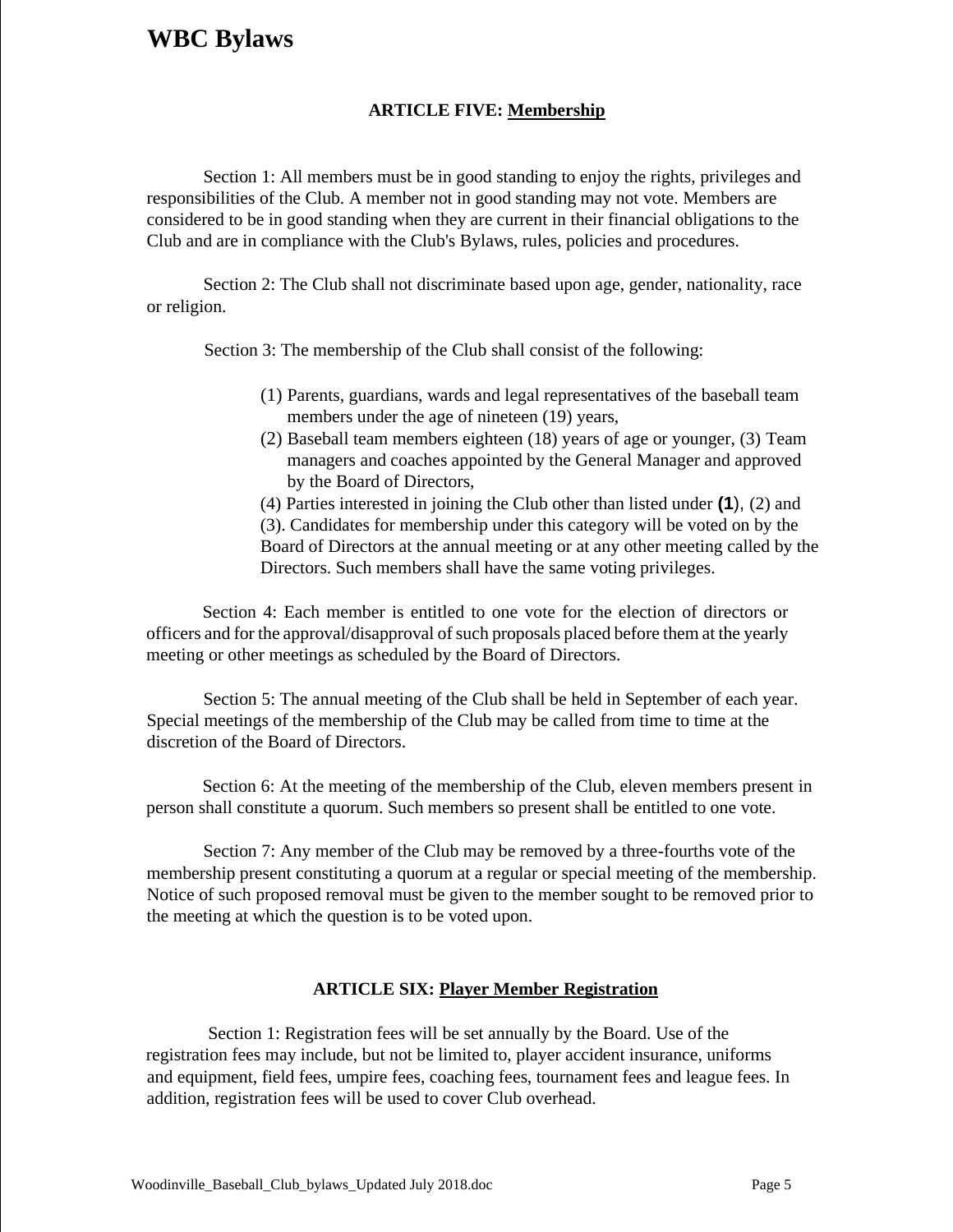## **ARTICLE SEVEN: Teams, Managers and Coaches**

Section 1: Manager and coach duties:

The following statements should be used to guide the Club's managers, coaches, and Board members in the execution of their assigned duties:

1. Youth players are at an impressionable age and the influence of a manager or a coach should be a strong, positive, force in their development.

2. Coaches' attitudes will be reflected by a majority of their players, so it is important that the coaches instruct their players that the relationship with umpires, managers, other coaches, and other players is of a friendly and respectful nature.

3. It is against the rules and spirit of the Club for players or coaches to use. abusive language towards other players, coaches, or umpires. Players should not be permitted to criticize other players but should be taught to encourage them instead. Any player or coach failing to comply with this guideline may be subject to disciplinary action.

4. The dedicated coach and manager recognize that it is a privilege to coach and explores avenues of improved self-performance through continuing education and applied critical analysis.

Other duties and responsibilities include:

1. Have valid and signed medical forms for each player and First Aid kit on hand at all practices and games.

2. Submit and pass the Washington State Patrol Request for Criminal History check.

3. The use of tobacco, alcohol, or any controlled substance in the dugout, stands, or on the field is expressly prohibited.

## **ARTICLE EIGHT: Disciplinary Actions and Grievances**

Section 1: The Board Members shall have the authority to suspend, discharge, or otherwise discipline any Club member whose conduct is in violation of the rules and regulations of the Club, and/or is considered detrimental to the best interest of the Club. Persons subject to disciplinary action shall have the right to a hearing before the Board Members before such discipline is imposed. In the event the discipline procedures involve a player under the age of 18, that player's parents or legal guardian shall be invited to attend the hearing with the player concerned. Club members who refuse to comply with the rules of baseball or the Club may be considered for disciplinary action. The Board Members may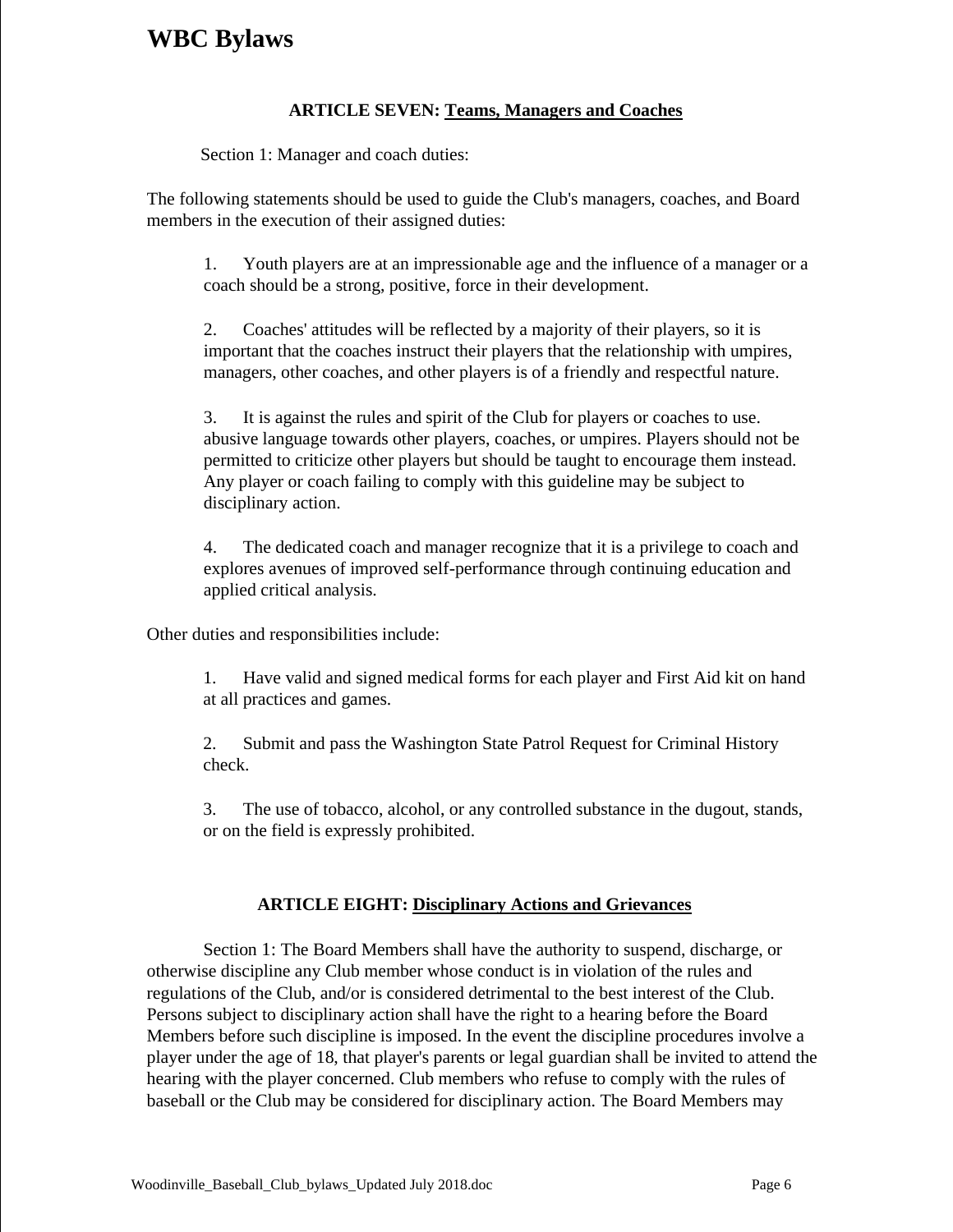impose one of the following penalties, which, in their opinion, seems to match the severity of the offense:

- $\bullet$  1<sup>st</sup> Offense-Written Warning The offending person is to be advised in writing of the offense and further advised that repetition of the offense shall result in a more severe penalty.
- 2  $2<sup>nd</sup>$  Offense-Suspension - The offending person is to be advised in writing that he/she has been suspended from all Club activity for a specific number of games or days.
- $\bullet$  3<sup>rd</sup> Offense-Dismissal/Barred- The offending person is to be advised in writing that he/she has been barred from present and future participation in the Club, or for a specific number of years.

Section 2: Complaints/Grievances regarding coaches:

Any complaints against a coach's behavior toward players, other coaches, parents, umpires or Directors should be reported to the President. Complaints may include, but are not necessarily limited to, abusive or improper language, and/or un-sportsmanlike conduct. Any complaint must be made in writing and be very specific.in nature. All written complaints will be brought before the Board for review and action. Actions taken by the Board will meet with the provisions outlined in Section 1 of this Article. If necessary, a Grievance Committee will resolve any written objection which is a grievance or a complaint. The Grievance Committee will consist of the President, Vice President, General Manager and Secretary. The Committee will meet and discuss any grievance/complaint within two weeks of receipt.

## **ARTICLE NINE: Insurance**

Section 1: The Club shall provide secondary accident insurance and liability insurance.

## **ARTICLE TEN: Financial Policy**

Section 1: The fiscal year will follow the calendar year.

Section 2: Coaches will submit their annual budget after team selection and before winter training. Budgets must be approved by the Board.

Section 3: The Board will determine the payment schedule for registration fees and other fees as appropriate.

## **ARTICLE ELEVEN: Fundraising**

Section 1: The Club has a long-standing tradition of holding annual events to raise the funds needed to support team activities and Club operations. This event allows the Club